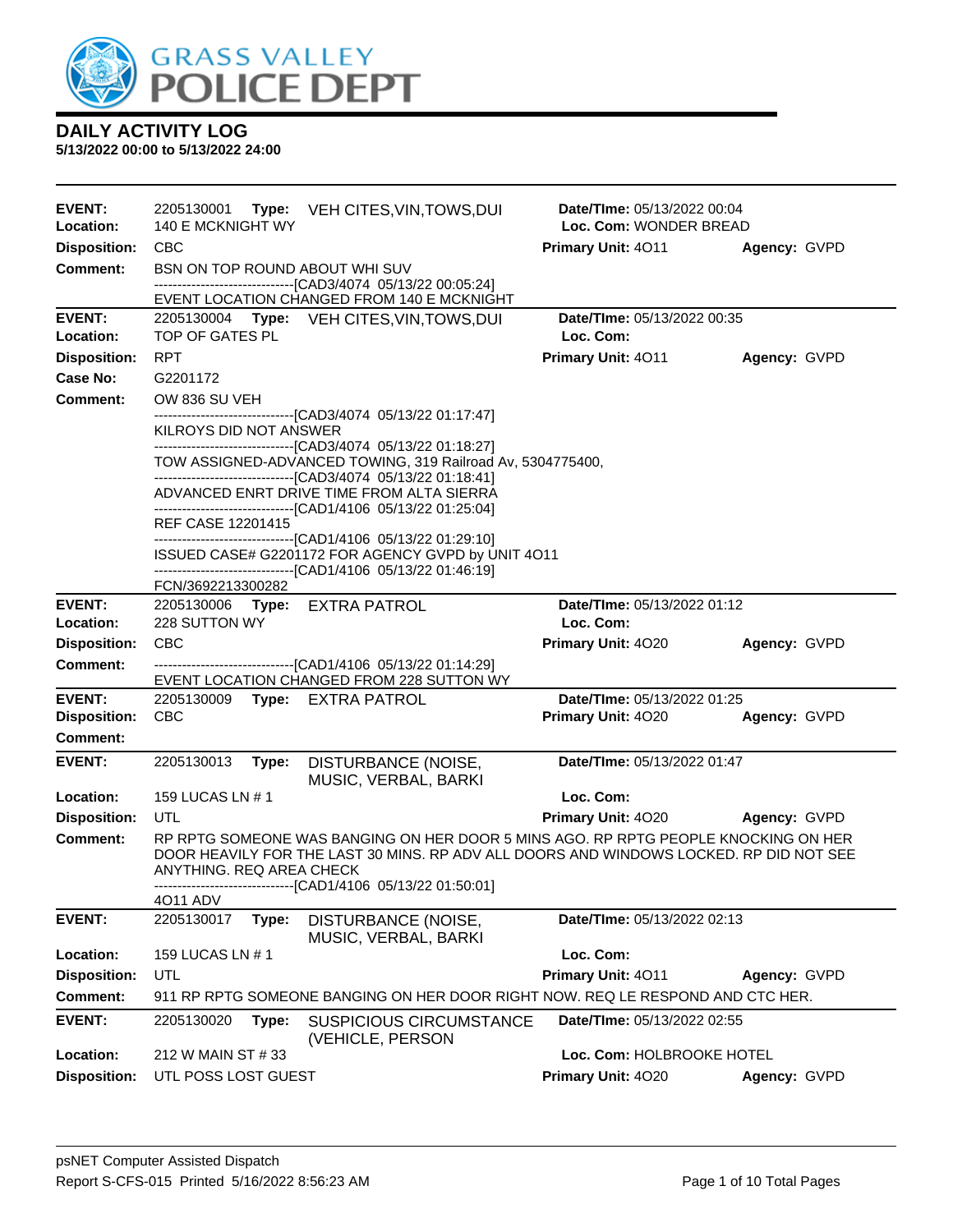

| Comment:            | CHP 911 CALLER RPTG SUBJ IN THE HALLS TRYING ALL THE DOORS. RP ADV SHE CANT GET ANYONE AT<br>THE FRONT DESK.<br>------------------[CAD3/4074 05/13/22 02:56:11] |       |                                                                                                                                                                                                                                                                        |                                                     |                     |
|---------------------|-----------------------------------------------------------------------------------------------------------------------------------------------------------------|-------|------------------------------------------------------------------------------------------------------------------------------------------------------------------------------------------------------------------------------------------------------------------------|-----------------------------------------------------|---------------------|
|                     |                                                                                                                                                                 |       | MALE SUBJ WEARING A BASEBALL CAP WITH SOMETHING IN HIS HAND TRYING DOORS. RP SAW SUBJ<br>THROUGH PEEP HOLE. UNK WEAPONS                                                                                                                                                |                                                     |                     |
| <b>EVENT:</b>       |                                                                                                                                                                 |       | 2205130022 Type: TRESPASS                                                                                                                                                                                                                                              | Date/TIme: 05/13/2022 03:08                         |                     |
| Location:           | 114 STEWART ST # 5                                                                                                                                              |       |                                                                                                                                                                                                                                                                        | Loc. Com: CHILESKI RENTALS                          |                     |
| <b>Disposition:</b> | CBC 98T MOVING ALONG                                                                                                                                            |       |                                                                                                                                                                                                                                                                        | Primary Unit: 4011                                  | Agency: GVPD        |
| <b>Comment:</b>     |                                                                                                                                                                 |       | RP RPTG MALE SUBJ PASSED OUT IN THE HALLWAY UPSTAIRS. RP REQ SUBJ MOVED ALONG                                                                                                                                                                                          |                                                     |                     |
| <b>EVENT:</b>       |                                                                                                                                                                 |       | 2205130023 Type: DISTURBANCE (NOISE,<br>MUSIC, VERBAL, BARKI                                                                                                                                                                                                           | Date/TIme: 05/13/2022 03:23                         |                     |
| Location:           | 304 SUTTON WY                                                                                                                                                   |       |                                                                                                                                                                                                                                                                        | Loc. Com:                                           |                     |
| <b>Disposition:</b> | <b>GOA UTL</b>                                                                                                                                                  |       |                                                                                                                                                                                                                                                                        | Primary Unit: 4020                                  | <b>Agency: GVPD</b> |
| <b>Comment:</b>     |                                                                                                                                                                 |       | MANAGER REPORTING A MALE IS NOW NEAR THE BUS DEPOT JUST THREW ROCKS AT RP. SUS IS A WMA<br>WHI SHIRT CARRYING A LOT OF BAGS WALKING SOUTH ON SUTTON WY WITH A WFA, NEG WEAPONS SEEN.<br>PER RP SUBJ THREW ROCK AT RP AFTER RP FOUND SUBJ IN THE DUMPSTER               |                                                     |                     |
| <b>EVENT:</b>       |                                                                                                                                                                 |       | 2205130024 Type: FOLLOWUP                                                                                                                                                                                                                                              | Date/TIme: 05/13/2022 03:23                         |                     |
| Location:           | <b>GRASS VALLEY</b>                                                                                                                                             |       |                                                                                                                                                                                                                                                                        | Loc. Com:                                           |                     |
| <b>Disposition:</b> | <b>CBC</b>                                                                                                                                                      |       |                                                                                                                                                                                                                                                                        | <b>Primary Unit: 4S6</b>                            | Agency: GVPD        |
| <b>Comment:</b>     |                                                                                                                                                                 |       | PER CHP THEY DID TRAFFIC STOP ON VEH THAT IS REGISTERED TO MISSING VI OUT OF GVPD. RP ADV HE<br>BOUGHT VEH FROM UNK NAMED HMA THAT WAS DEAF LIVING IN VEH BEHIND HOME DEPOT ANTELOPE IN<br>ROSEVILLE, OCC'D JAN OF THIS YEAR, SUBJ INFO IN CFS IF LE NEEDS TO CTC HIM. |                                                     |                     |
|                     | REF CASE # G2200681 BY 4S6                                                                                                                                      |       | -------------------------------[4S6/MDT 05/13/22 03:54]                                                                                                                                                                                                                |                                                     |                     |
|                     |                                                                                                                                                                 |       | CTC MADE W/ DRIVER OF VEH THAT CHP STOPPED. SUPPLEMENT TAKEN.                                                                                                                                                                                                          |                                                     |                     |
| <b>EVENT:</b>       |                                                                                                                                                                 |       | 2205130029 Type: TRAFFIC (DUI, PARKING,<br>SPEED, HAZ                                                                                                                                                                                                                  | Date/TIme: 05/13/2022 05:53                         |                     |
| Location:           | 49/20 RAMP STATE/20                                                                                                                                             |       |                                                                                                                                                                                                                                                                        | Loc. Com: SB                                        |                     |
| <b>Disposition:</b> | <b>HBD</b>                                                                                                                                                      |       |                                                                                                                                                                                                                                                                        | <b>Primary Unit:</b>                                | Agency: GVPD        |
| <b>Comment:</b>     |                                                                                                                                                                 |       | 911 RPTG BLU BUMPER IN MIDDLE OF THE RDWY/XFER TO CHP                                                                                                                                                                                                                  |                                                     |                     |
|                     | <b>VOICED</b>                                                                                                                                                   |       | -------------------------------[CAD1/4106 05/13/22 05:54:36]                                                                                                                                                                                                           |                                                     |                     |
|                     | ***** EVENT CLOSED BY CAD1                                                                                                                                      |       |                                                                                                                                                                                                                                                                        |                                                     |                     |
|                     |                                                                                                                                                                 |       | -------------------------------[CAD3/4074 05/13/22 06:03:27]<br>ADD'T 911 RPTG ON BEHALF OF BUS DRIVER ADV SAME/XFER TO CHP                                                                                                                                            |                                                     |                     |
| <b>EVENT:</b>       |                                                                                                                                                                 |       | 2205130038 Type: ALARMS (SILENT, AUDIBLE,<br><b>COMMERCIAL, RES</b>                                                                                                                                                                                                    | Date/TIme: 05/13/2022 07:49                         |                     |
| <b>Location:</b>    | 133 JOERSCHKE DR # A                                                                                                                                            |       |                                                                                                                                                                                                                                                                        | Loc. Com: BITNEY COLLEGE PREP HIGH<br><b>SCHOOL</b> |                     |
| <b>Disposition:</b> | CBC ACCIDENTAL BY EMPLOYEES                                                                                                                                     |       |                                                                                                                                                                                                                                                                        | Primary Unit: 4018                                  | Agency: GVPD        |
| <b>Comment:</b>     | <b>AUDIBLE</b><br><b>RESP PENDING</b>                                                                                                                           |       | HUMANITY ROOMS DOOR, HUMANITIES ROOM MOTION                                                                                                                                                                                                                            |                                                     |                     |
| <b>EVENT:</b>       | 2205130040                                                                                                                                                      | Type: | 911 UNKNOWN                                                                                                                                                                                                                                                            | Date/TIme: 05/13/2022 07:58                         |                     |
| Location:           | 310 BUENA VISTA ST                                                                                                                                              |       | (HANGUPS, ABAN'S)                                                                                                                                                                                                                                                      | Loc. Com:                                           |                     |
| <b>Disposition:</b> | <b>HBD</b>                                                                                                                                                      |       |                                                                                                                                                                                                                                                                        | <b>Primary Unit:</b>                                | Agency: GVPD        |
| <b>Comment:</b>     |                                                                                                                                                                 |       | 911 ACCIDENTAL WHILE SHOWING MOTHER HOW TO USE PHONE, C4                                                                                                                                                                                                               |                                                     |                     |
|                     | EVENT CLOSED BY CAD3                                                                                                                                            |       |                                                                                                                                                                                                                                                                        |                                                     |                     |
| <b>EVENT:</b>       | 2205130045                                                                                                                                                      | Type: | <b>ORDINANCES</b><br>(COUNTY/MUNICIPAL)                                                                                                                                                                                                                                | Date/TIme: 05/13/2022 08:26                         |                     |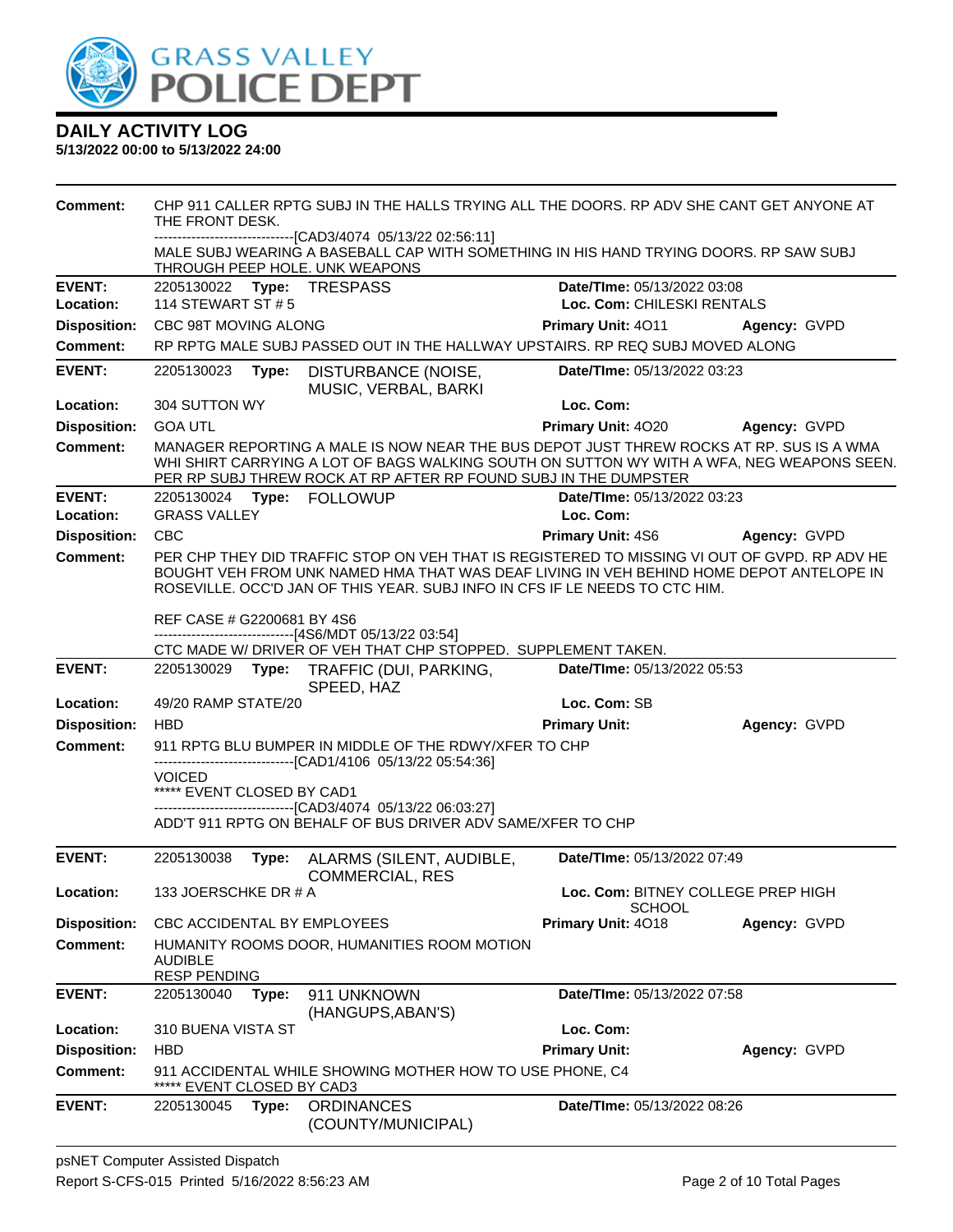

| Location:                  | 464 SUTTON WY                                                                                          |                                                                                                                                                                                                                                                                                                                                                                                                                                 | Loc. Com: THE UNION NEWSPAPER            |                     |
|----------------------------|--------------------------------------------------------------------------------------------------------|---------------------------------------------------------------------------------------------------------------------------------------------------------------------------------------------------------------------------------------------------------------------------------------------------------------------------------------------------------------------------------------------------------------------------------|------------------------------------------|---------------------|
| <b>Disposition:</b>        | <b>CBC</b>                                                                                             |                                                                                                                                                                                                                                                                                                                                                                                                                                 | <b>Primary Unit: 4018</b>                | <b>Agency: GVPD</b> |
| <b>Comment:</b>            | BE MOVED ALONG                                                                                         | RP RPTNG TRANSIENT CAMP SET UP IN BACK PARKING LOT NEXT TO BRUNSWICK VILLAGE, RP REQ THEY                                                                                                                                                                                                                                                                                                                                       |                                          |                     |
| <b>EVENT:</b>              | 2205130053 Type:                                                                                       | ALARMS (SILENT, AUDIBLE,<br><b>COMMERCIAL, RES</b>                                                                                                                                                                                                                                                                                                                                                                              | Date/TIme: 05/13/2022 09:11              |                     |
| Location:                  | 2116 NEVADA CITY HY                                                                                    |                                                                                                                                                                                                                                                                                                                                                                                                                                 | Loc. Com: CHRISTINANSON OPTEMETRIC       |                     |
| <b>Disposition:</b>        | CBC CUSTOMER, C4                                                                                       |                                                                                                                                                                                                                                                                                                                                                                                                                                 | <b>Primary Unit: 4024</b>                | Agency: GVPD        |
| <b>Comment:</b>            | AUDIBLE<br><b>RESP ENRT</b>                                                                            | FRONT DOOR, BACK DOOR, INDIVIDUAL STANDING AT COUNTER IN VIDEO<br>-------------------------------[CAD1/4116 05/13/22 09:13:27]                                                                                                                                                                                                                                                                                                  |                                          |                     |
|                            |                                                                                                        | RESP ENRT IN A BLK KIA OPTIMA, ETA 2 MINS<br>-------------------------------[CAD1/4116 05/13/22 09:14:28]<br>RESP ADVISED TO WAIT FOR GVPD TO ENTER<br>-------------------------------[CAD3/4011 05/13/22 09:19:34]                                                                                                                                                                                                             |                                          |                     |
|                            |                                                                                                        | PER RESP, TALKED TO THE SUBJ INSIDE, SUBJ WAS A CUSTOMER AND STAFF FORGOT TO LOCK THE<br>DOORS LAST NIGHT. C4. 4024 STILL IN ROUTE TO CONFIRM                                                                                                                                                                                                                                                                                   |                                          |                     |
| <b>EVENT:</b>              |                                                                                                        | 2205130064 Type: COMMUNITY POLICING<br><b>ACTION</b>                                                                                                                                                                                                                                                                                                                                                                            | Date/TIme: 05/13/2022 10:02              |                     |
| <b>Disposition:</b>        | <b>CBC</b>                                                                                             |                                                                                                                                                                                                                                                                                                                                                                                                                                 | <b>Primary Unit: 402</b>                 | Agency: GVPD        |
| <b>Comment:</b>            |                                                                                                        |                                                                                                                                                                                                                                                                                                                                                                                                                                 |                                          |                     |
| <b>EVENT:</b>              |                                                                                                        | 2205130067 Type: SERVICE, CIVIL, SUBPOENA                                                                                                                                                                                                                                                                                                                                                                                       | Date/TIme: 05/13/2022 10:09              |                     |
| Location:                  | 2036 NEVADA CITY HY #135                                                                               |                                                                                                                                                                                                                                                                                                                                                                                                                                 | Loc. Com:                                |                     |
| <b>Disposition:</b>        | <b>NSNS</b>                                                                                            |                                                                                                                                                                                                                                                                                                                                                                                                                                 | Primary Unit: 4V72                       | Agency: GVPD        |
| <b>Comment:</b>            |                                                                                                        | --------------------------------[CAD3/4011 05/13/22 10:10:01]                                                                                                                                                                                                                                                                                                                                                                   |                                          |                     |
| <b>EVENT:</b>              | EVENT LOCATION CHANGED FROM LOCATION 1<br>2205130079 Type: SUBJECT STOP<br>Date/TIme: 05/13/2022 10:32 |                                                                                                                                                                                                                                                                                                                                                                                                                                 |                                          |                     |
| Location:                  | 875 SUTTON WY                                                                                          |                                                                                                                                                                                                                                                                                                                                                                                                                                 | Loc. Com: WENDY'S                        |                     |
| <b>Disposition:</b>        | CBC 98T, ADVISED MUNI CODE                                                                             |                                                                                                                                                                                                                                                                                                                                                                                                                                 | Primary Unit: 4018                       | Agency: GVPD        |
| <b>Comment:</b>            | OW PANHANDLER                                                                                          |                                                                                                                                                                                                                                                                                                                                                                                                                                 |                                          |                     |
|                            |                                                                                                        | -------------------------------[CAD3/4011 05/13/22 10:33:09]<br>EVENT LOCATION CHANGED FROM WENDYS                                                                                                                                                                                                                                                                                                                              |                                          |                     |
| <b>EVENT:</b>              | 2205130082 Type: FIRE                                                                                  |                                                                                                                                                                                                                                                                                                                                                                                                                                 | Date/TIme: 05/13/2022 10:40              |                     |
| Location:                  | 10837 ROUGH & READY HIGHWAY                                                                            |                                                                                                                                                                                                                                                                                                                                                                                                                                 | Loc. Com: LYMAN GILMORE SCHOOL           |                     |
| <b>Disposition:</b>        | <b>CBC TRASH TRUCK</b>                                                                                 |                                                                                                                                                                                                                                                                                                                                                                                                                                 | <b>Primary Unit: 4S5</b>                 | Agency: GVPD        |
| <b>Comment:</b>            |                                                                                                        | 911 RPTNG LARGE EXPLOSION HEARD, XFR TO CALFIRE<br>------------------------------[CAD3/4011 05/13/22 10:41:08]                                                                                                                                                                                                                                                                                                                  |                                          |                     |
|                            | <b>VOICED</b>                                                                                          |                                                                                                                                                                                                                                                                                                                                                                                                                                 |                                          |                     |
| <b>EVENT:</b><br>Location: | 2205130083 Type: FOLLOWUP<br>538 BRIGHTON ST                                                           |                                                                                                                                                                                                                                                                                                                                                                                                                                 | Date/TIme: 05/13/2022 10:44<br>Loc. Com: |                     |
| <b>Disposition:</b>        | <b>CBC</b>                                                                                             |                                                                                                                                                                                                                                                                                                                                                                                                                                 | Primary Unit: 4024                       | Agency: GVPD        |
| <b>Comment:</b>            | <b>FU</b>                                                                                              |                                                                                                                                                                                                                                                                                                                                                                                                                                 |                                          |                     |
|                            | SERVICE NUMBER.                                                                                        | -----------------------[CAD3/4011_05/13/22 10:44:51]<br>EVENT LOCATION CHANGED FROM 538 BRIGHTON ST<br>---------------------------------[4O24/MDT 05/13/22 11:00]<br>SUBJECT WAS CONCERNED ABOUT A SPAM TEXT SHE RECIEVED. THE LINK TOOK HER TO A<br>PORNOGRAPHIC WEBSITE. AFTER REVIEWING THE SPAM, IT WAS DETERMINED THERE WAS NO CRIME.<br>SHE WAS INFORMED TO DELET ALL OTHER SPAM TEXTS AND WAS PROVIDED WITH THE CALL FOR |                                          |                     |
| <b>EVENT:</b>              | 2205130084                                                                                             | Type: SUBJECT STOP                                                                                                                                                                                                                                                                                                                                                                                                              | Date/TIme: 05/13/2022 10:47              |                     |
| Location:                  | 125 E MAIN ST                                                                                          |                                                                                                                                                                                                                                                                                                                                                                                                                                 | Loc. Com: GRASS VALLEY CITY HALL         |                     |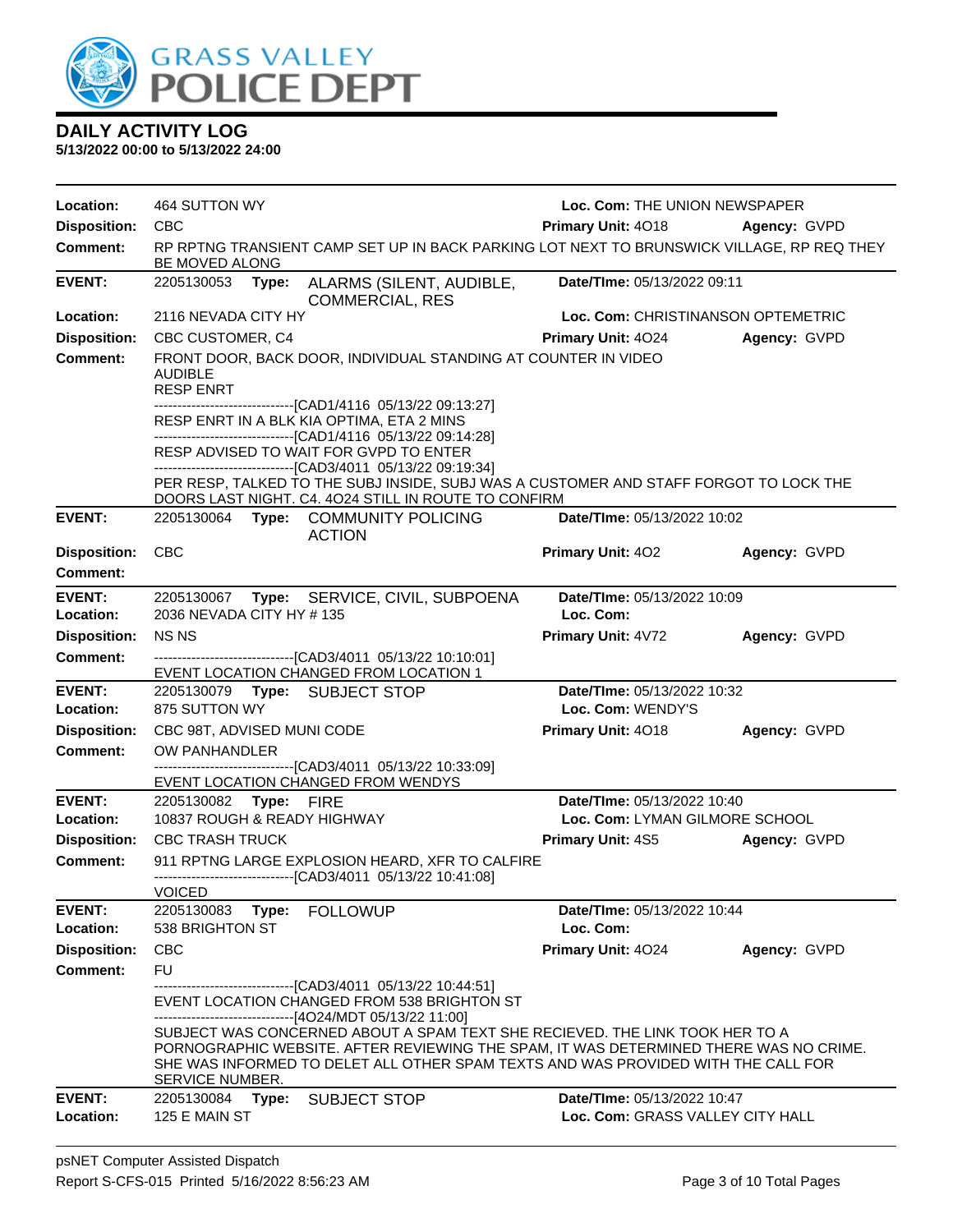

**5/13/2022 00:00 to 5/13/2022 24:00**

**Disposition:** CBC MOVING ALONG **Primary Unit:** 4O2 **Agency:** GVPD **Comment:** OW ONE IN FRONT ------------------------------[SUPV01/3675 05/13/22 10:48:54] EVENT LOCATION CHANGED FROM CITY HALL **EVENT:** 2205130086 **Type:** COMMUNITY POLICING ACTION **Date/TIme:** 05/13/2022 10:54 **Disposition:** CBC **Primary Unit:** 4O2 **Agency:** GVPD **Comment: EVENT:** 2205130090 **Type:** ALL OTHERS **Date/TIme:** 05/13/2022 10:57 **Location:** 155 GLASSON WY **Loc. Com:** SIERRA NEVADA MEMORIAL HOSPITAL **Disposition:** RPT RPT TAKEN **Primary Unit:** 4O18 **Agency:** GVPD **Case No:** G2201174 **Comment:** ------------------------------[CAD3/4011 05/13/22 10:57:37] EVENT CALL TYPE CHANGED FROM FU EVENT LOCATION CHANGED FROM SNMH ------------------------------[CAD3/4011 05/13/22 11:18:39] ISSUED CASE# G2201174 FOR AGENCY GVPD by UNIT 4O18 **EVENT:** 2205130094 **Type:** TRAFFIC ACCIDENT **Date/TIme:** 05/13/2022 11:12 **Location:** 960 PLAZA DR **Loc. Com: Disposition:** HBD **Primary Unit: Agency:** GVPD **Comment:** 911 RPTNG 11-82, NEG MEDICAL, NOT BLOCKING RDWY, EXCHANGING INFO, NEG LE NEED AT THIS TIME \*\*\*\*\* EVENT CLOSED BY CAD1 **EVENT:** 2205130096 **Type:** SERVICE, CIVIL, SUBPOENA **Date/TIme:** 05/13/2022 11:17 **Location:** 367 CLARK ST **Loc. Com: Disposition:** NS NS **Primary Unit:** 4V72 **Agency:** GVPD **Comment:** ------------------------------[CAD3/4011 05/13/22 11:21:20] EVENT LOCATION CHANGED FROM 367 CLARK **EVENT:** 2205130098 **Type:** DISTURBANCE (NOISE, MUSIC, VERBAL, BARKI **Date/TIme:** 05/13/2022 11:21 **Location:** 1249 EA MAIN ST **Loc. Com:** PINE STREET BURGERS **Disposition:** RPT INFO RPT, C4 **Primary Unit:** 4O24 **Agency:** GVPD **Case No:** G2201175 **Comment:** 911 RPTNG MALE AND FEMALE THROWING THINGS AT EACH OTHER IN A 415V, RP AFRAID IT IS GOING TO GET PHYSICAL ------------------------------[CAD1/4116 05/13/22 11:22:25] RP STATES POSS 11550 OR HBD, NEG WEAPONS SEEN ------------------------------[CAD1/4116 05/13/22 11:23:31] WMA ATLANTA BRAVES HAT, BLK SHIRT, BLK PANTS. WFA LONG SLEEVE LIGHT BLU SHIRT, BLU PAJAMA PANTS WITH STARS ------------------------------[CAD3/4011 05/13/22 11:41:19] ISSUED CASE# G2201175 FOR AGENCY GVPD by UNIT 4O24 **EVENT:** 2205130108 **Type:** TRESPASS **Date/TIme:** 05/13/2022 11:59 **Location:** 933 ALLISON RANCH RD **Loc. Com:** NORTHSTAR MINING MUSEUM **Disposition:** CBC 98T **Primary Unit:** 4O18 **Agency:** GVPD **Comment:** RP RPTG TRANSIENT MALE SUBJ BY THE FRONT DOOR W/ A LOT OF ITEMS AROUND HIM. RP REQG HE MOVE ALONG **EVENT:** 2205130117 **Type:** 911 UNKNOWN (HANGUPS,ABAN'S) **Date/TIme:** 05/13/2022 12:33 **Location:** 225 S AUBURN ST **Loc. Com:** GRASS VALLEY CHARTER SCHOOL **Disposition:** HBD **Primary Unit: Agency:** GVPD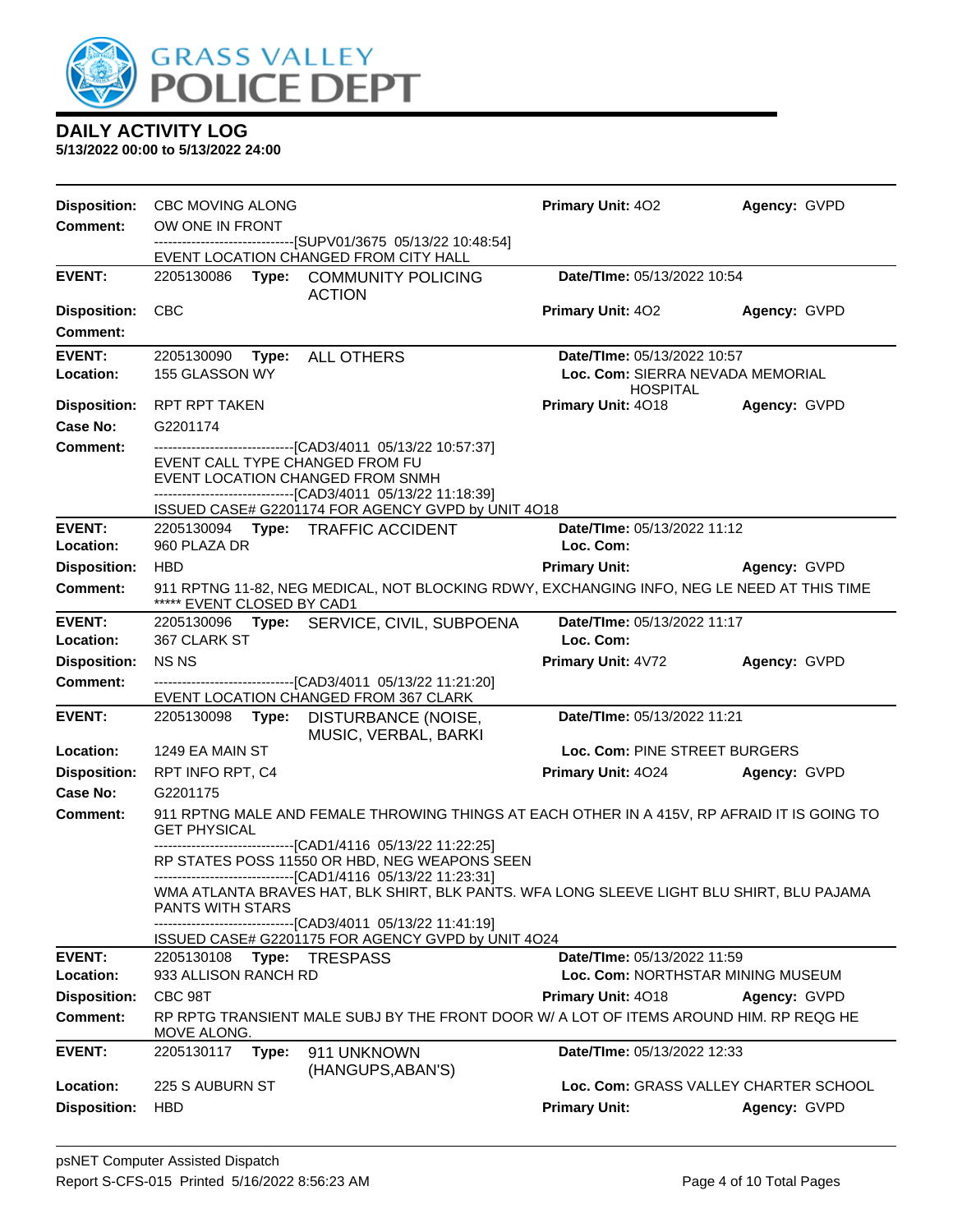

| Comment:                   | 911 ACCIDENTAL WHILE DIALING OUT, C4<br>***** EVENT CLOSED BY CAD3                                                                                                                                                                                                                                                                                                                                                                                                                           |                                                                 |              |  |  |
|----------------------------|----------------------------------------------------------------------------------------------------------------------------------------------------------------------------------------------------------------------------------------------------------------------------------------------------------------------------------------------------------------------------------------------------------------------------------------------------------------------------------------------|-----------------------------------------------------------------|--------------|--|--|
| <b>EVENT:</b>              | 2205130120 Type: TRAFFIC ACCIDENT<br>Date/TIme: 05/13/2022 12:45                                                                                                                                                                                                                                                                                                                                                                                                                             |                                                                 |              |  |  |
| Location:                  | EA MAIN ST/HUGHES RD                                                                                                                                                                                                                                                                                                                                                                                                                                                                         | Loc. Com:                                                       |              |  |  |
| <b>Disposition:</b>        | <b>RPT RPT TAKEN</b>                                                                                                                                                                                                                                                                                                                                                                                                                                                                         | Primary Unit: 4D13                                              | Agency: GVPD |  |  |
| <b>Case No:</b>            | G2201176                                                                                                                                                                                                                                                                                                                                                                                                                                                                                     |                                                                 |              |  |  |
| <b>Comment:</b>            | 911 RPTNG 20002, JUST OCC'D SUBJ DRIVING BRO DODGE TRUCK LP 4M38794 REVERSED AND HIT RPS<br>VEH AND DROVE IN OPPOSITE LANE OF TRAFFIC AND LEFT. TURNED LEFT ON HUGHES TWD<br>NEIGHBORHOOD. RP DECLINED MEDICAL<br>-------------------------------[CAD1/4116 05/13/22 12:45:45]<br>RP NOT STAYING ON SCENE, HEADED HOME, REQ 10-21<br>-------------------------------[CAD1/4116 05/13/22 12:46:53]<br>RPS VEH SIL LEXUS RX300<br>-------------------------------[CAD3/4011 05/13/22 13:39:10] |                                                                 |              |  |  |
| <b>EVENT:</b>              | ISSUED CASE# G2201176 FOR AGENCY GVPD by UNIT 4D13<br>2205130124 Type: THEFT (GRAND, PETTY, FROM<br>MERCHANT)                                                                                                                                                                                                                                                                                                                                                                                | Date/TIme: 05/13/2022 12:56                                     |              |  |  |
| Location:                  | 451 E MAIN ST                                                                                                                                                                                                                                                                                                                                                                                                                                                                                | Loc. Com: CHEVRON                                               |              |  |  |
| <b>Disposition:</b>        | CBC FEE WAS PAID                                                                                                                                                                                                                                                                                                                                                                                                                                                                             | Primary Unit: 4024                                              | Agency: GVPD |  |  |
| <b>Comment:</b>            | DRIVER REQG ASSISTANCE W/ SU REFUSING TO PAY FOR THEIR RIDE.<br>------------------------[CAD3/4011_05/13/22 12:57:45]                                                                                                                                                                                                                                                                                                                                                                        |                                                                 |              |  |  |
| <b>EVENT:</b>              | EVENT CALL TYPE CHANGED FROM SUS                                                                                                                                                                                                                                                                                                                                                                                                                                                             |                                                                 |              |  |  |
|                            | 2205130129 Type: THEFT (GRAND, PETTY, FROM<br><b>MERCHANT)</b>                                                                                                                                                                                                                                                                                                                                                                                                                               | Date/TIme: 05/13/2022 13:22                                     |              |  |  |
| Location:                  | 732 FREEMAN LN                                                                                                                                                                                                                                                                                                                                                                                                                                                                               | Loc. Com: JC PENNEY 530 273 6621                                |              |  |  |
| <b>Disposition:</b>        | RPT RPT TAKEN                                                                                                                                                                                                                                                                                                                                                                                                                                                                                | Primary Unit: 4018                                              | Agency: GVPD |  |  |
| <b>Case No:</b>            | G2201177                                                                                                                                                                                                                                                                                                                                                                                                                                                                                     |                                                                 |              |  |  |
| <b>Comment:</b>            | 911 THEFT OF COLOGNE, DOT FROM THE WOMENS SIDE TOWARD THE MENS SIDE                                                                                                                                                                                                                                                                                                                                                                                                                          |                                                                 |              |  |  |
|                            | WMA RED SHIRT, JEANS, BACKPACK                                                                                                                                                                                                                                                                                                                                                                                                                                                               |                                                                 |              |  |  |
|                            | WMA OTHER SUBJ HAS BACKWARDS HAT, JEANS                                                                                                                                                                                                                                                                                                                                                                                                                                                      |                                                                 |              |  |  |
|                            | -------------------------------[CAD3/4011_05/13/22 13:22:55]<br><b>WANT TO PRESS CHARGES</b>                                                                                                                                                                                                                                                                                                                                                                                                 |                                                                 |              |  |  |
|                            | -------------------------------[CAD1/4116 05/13/22 13:40:19]                                                                                                                                                                                                                                                                                                                                                                                                                                 |                                                                 |              |  |  |
|                            | ISSUED CASE# G2201177 FOR AGENCY GVPD by UNIT 4O18                                                                                                                                                                                                                                                                                                                                                                                                                                           |                                                                 |              |  |  |
| <b>EVENT:</b>              | 2205130133 Type: SUSPICIOUS CIRCUMSTANCE<br>(VEHICLE, PERSON                                                                                                                                                                                                                                                                                                                                                                                                                                 | Date/TIme: 05/13/2022 13:43                                     |              |  |  |
| Location:                  | 115 W MCKNIGHT WY                                                                                                                                                                                                                                                                                                                                                                                                                                                                            | Loc. Com: BANNER BANK                                           |              |  |  |
| <b>Disposition:</b>        | CBC SUBJ MOVING ALONG                                                                                                                                                                                                                                                                                                                                                                                                                                                                        | <b>Primary Unit: 4018 Agency: GVPD</b>                          |              |  |  |
| Comment:                   | RP RPTG MOTORHOME HAS BEEN PARKED ON THE STREET FOR A FEW DAYS.                                                                                                                                                                                                                                                                                                                                                                                                                              |                                                                 |              |  |  |
| <b>EVENT:</b><br>Location: | 2205130144<br>Type:<br><b>TRAFFIC ACCIDENT</b><br>102 RICHARDSON ST                                                                                                                                                                                                                                                                                                                                                                                                                          | <b>Date/Time: 05/13/2022 14:32</b><br>Loc. Com: SOUTH PINE CAFE |              |  |  |
| <b>Disposition:</b>        | RPT RPT TAKEN                                                                                                                                                                                                                                                                                                                                                                                                                                                                                | <b>Primary Unit: 4024</b>                                       | Agency: GVPD |  |  |
| Case No:                   | G2201178                                                                                                                                                                                                                                                                                                                                                                                                                                                                                     |                                                                 |              |  |  |
| <b>Comment:</b>            | RP WITNESSED A 20002, OCC'D 10 MIN AGO, SUSPECT VEH PARKED IN THE SAME PARKING LOT BUT DIDNT<br>LEAVE A NOTE.                                                                                                                                                                                                                                                                                                                                                                                |                                                                 |              |  |  |
|                            | SUPSECT VEH IS A BEIGE GMC SUV LP# 7AZT684.                                                                                                                                                                                                                                                                                                                                                                                                                                                  |                                                                 |              |  |  |
|                            | VI VEH IS A WHI VOLKS TIGUAN                                                                                                                                                                                                                                                                                                                                                                                                                                                                 |                                                                 |              |  |  |
|                            | -------------------------------[CAD3/4011 05/13/22 15:05:36]<br>ISSUED CASE# G2201178 FOR AGENCY GVPD by UNIT 4O24                                                                                                                                                                                                                                                                                                                                                                           |                                                                 |              |  |  |
|                            |                                                                                                                                                                                                                                                                                                                                                                                                                                                                                              |                                                                 |              |  |  |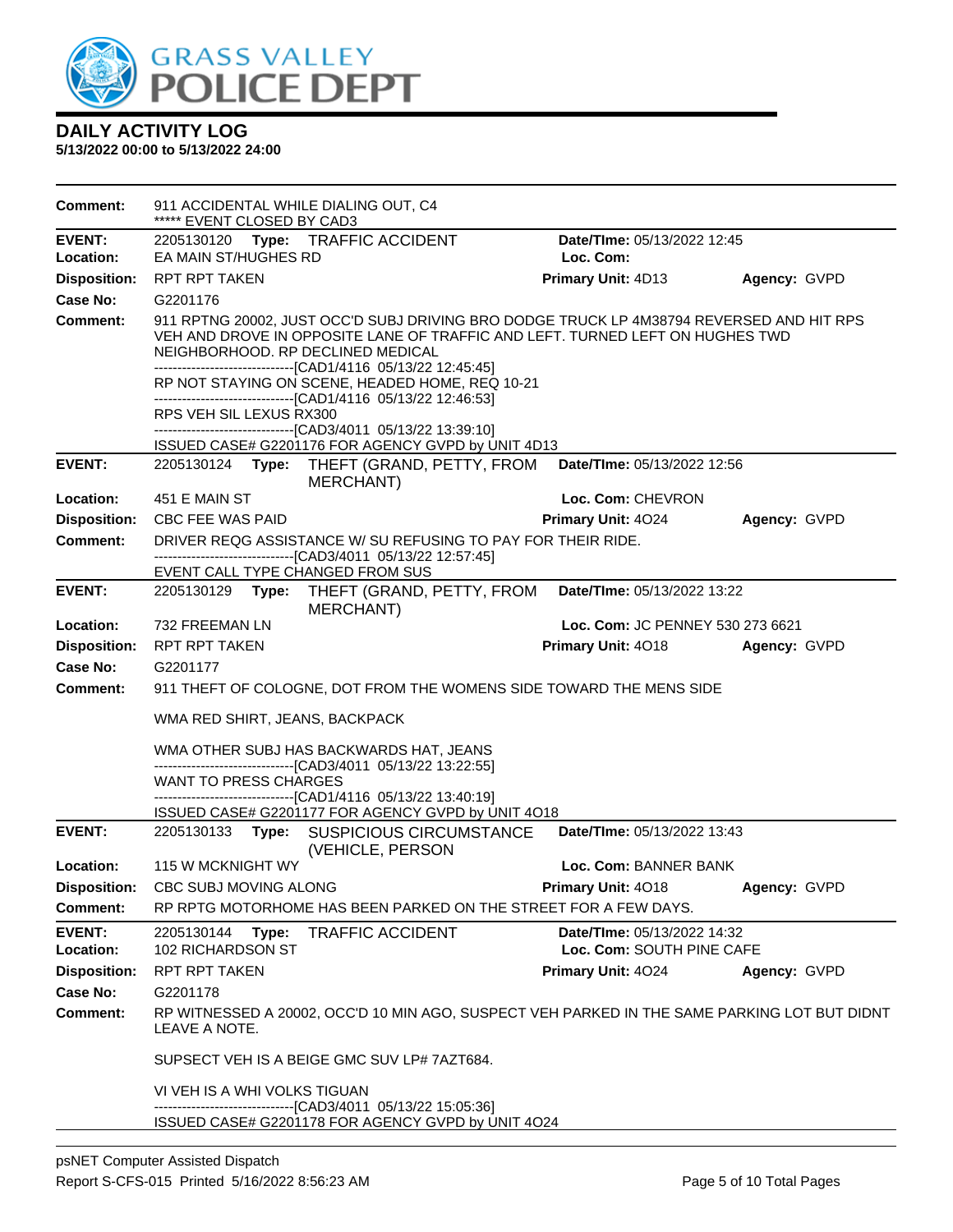

| <b>EVENT:</b>       | 2205130145                                          | Type: | <b>COMMUNITY POLICING</b><br><b>ACTION</b>                                                                                                                                                                                                                                                     | Date/Time: 05/13/2022 14:41              |              |
|---------------------|-----------------------------------------------------|-------|------------------------------------------------------------------------------------------------------------------------------------------------------------------------------------------------------------------------------------------------------------------------------------------------|------------------------------------------|--------------|
| Location:           | LIDSTER DR                                          |       |                                                                                                                                                                                                                                                                                                | Loc. Com:                                |              |
| <b>Disposition:</b> | <b>CBC</b>                                          |       |                                                                                                                                                                                                                                                                                                | Primary Unit: 4Z15                       | Agency: GVPD |
| <b>Comment:</b>     | PARKING ENFORCEMENT                                 |       |                                                                                                                                                                                                                                                                                                |                                          |              |
| <b>EVENT:</b>       | 2205130149                                          |       | Type: GV PUBLIC WORKS - WATER<br><b>ISSUE</b>                                                                                                                                                                                                                                                  | Date/TIme: 05/13/2022 14:56              |              |
| Location:           | 311 NO CHURCH ST                                    |       |                                                                                                                                                                                                                                                                                                | Loc. Com: TRI PLEX                       |              |
| <b>Disposition:</b> | <b>HBD</b>                                          |       |                                                                                                                                                                                                                                                                                                | <b>Primary Unit:</b>                     | Agency: GVPD |
| <b>Comment:</b>     |                                                     |       | BROWN WATER PER PROPERTY MANAGEMENT. LOOKS LIKE SEWER WATER.                                                                                                                                                                                                                                   |                                          |              |
|                     | PW ADVISED PER 4S5                                  |       | ------------------------[CAD3/4011_05/13/22 15:06:54]                                                                                                                                                                                                                                          |                                          |              |
|                     |                                                     |       | -------------------------------[CAD2/3675 05/13/22 15:06:54]                                                                                                                                                                                                                                   |                                          |              |
|                     | 10-39 PW TIME OF CALL<br>***** EVENT CLOSED BY CAD3 |       |                                                                                                                                                                                                                                                                                                |                                          |              |
| <b>EVENT:</b>       |                                                     |       | 2205130151 Type: ALL OTHERS                                                                                                                                                                                                                                                                    | Date/TIme: 05/13/2022 15:21              |              |
| Location:           | 130 JOERSCHKE DR                                    |       |                                                                                                                                                                                                                                                                                                | Loc. Com: VALET CLEANERS                 |              |
| <b>Disposition:</b> | <b>CBC INFO GIVEN</b>                               |       |                                                                                                                                                                                                                                                                                                | <b>Primary Unit: 4D13</b>                | Agency: GVPD |
| <b>Comment:</b>     |                                                     |       | RP REQG 10-21, THE BNS CLOSED HOWEVER RPS CLOTHES ARE STILL INSIDE.                                                                                                                                                                                                                            |                                          |              |
| <b>EVENT:</b>       | 2205130156                                          | Type: | TRAFFIC (DUI, PARKING,<br>SPEED, HAZ                                                                                                                                                                                                                                                           | Date/TIme: 05/13/2022 15:42              |              |
| Location:           | 49/20 STATE/20                                      |       |                                                                                                                                                                                                                                                                                                | Loc. Com: SB                             |              |
| <b>Disposition:</b> | <b>HBD</b>                                          |       |                                                                                                                                                                                                                                                                                                | <b>Primary Unit:</b>                     | Agency: GVPD |
| <b>Comment:</b>     | 911 23103 DRIVER, TRF TO CHP                        |       |                                                                                                                                                                                                                                                                                                |                                          |              |
|                     | ***** EVENT CLOSED BY CAD3                          |       | UNABLE TO STAY LANDLINE DUE TO HIGH PRIORITY CALLS                                                                                                                                                                                                                                             |                                          |              |
| <b>EVENT:</b>       |                                                     |       | 2205130157 Type: DISTURBANCE (NOISE,<br>MUSIC, VERBAL, BARKI                                                                                                                                                                                                                                   | Date/TIme: 05/13/2022 15:44              |              |
| Location:           | 155 SPRINGHILL DR # 206                             |       |                                                                                                                                                                                                                                                                                                | Loc. Com: WARMTH                         |              |
| <b>Disposition:</b> | <b>HBD</b>                                          |       |                                                                                                                                                                                                                                                                                                | <b>Primary Unit:</b>                     | Agency: GVPD |
| Comment:            | 4D13 COPIES                                         |       | CUSTOMER HAS BEEN SENDING AGGRESSIVE EMAILS. SUBJ STATED SHE IS GOING TO COME IN BTWN<br>1600HRS AND 1630HRS. RP ASKED HER NOT TO COME TO THE BNS. RP WILL CALL IF SHE COMES IN TO<br>HAVE HER REMOVED. INFO ONLY AT THIS TIME<br>-------------------------------[CAD3/4011 05/13/22 15:46:32] |                                          |              |
| <b>EVENT:</b>       | ***** EVENT CLOSED BY CAD3<br>2205130163            | Type: | <b>FOLLOWUP</b>                                                                                                                                                                                                                                                                                | Date/TIme: 05/13/2022 15:59              |              |
| Location:           | 102 RICHARDSON ST                                   |       |                                                                                                                                                                                                                                                                                                | Loc. Com: SOUTH PINE CAFE                |              |
| <b>Disposition:</b> | <b>CBC</b>                                          |       |                                                                                                                                                                                                                                                                                                | Primary Unit: 4024                       | Agency: GVPD |
| <b>Comment:</b>     | <b>FU</b>                                           |       |                                                                                                                                                                                                                                                                                                |                                          |              |
|                     |                                                     |       | -----------------[CAD3/4011_05/13/22_16:00:05]<br>EVENT LOCATION CHANGED FROM SO PINE CAFE                                                                                                                                                                                                     |                                          |              |
| <b>EVENT:</b>       | 2205130172                                          |       | Type: CITIZEN ASSIST (CIVIL<br>STANDBY'S, LOCKOUT                                                                                                                                                                                                                                              | Date/TIme: 05/13/2022 16:57              |              |
| Location:           | 1262 SUTTON WY                                      |       |                                                                                                                                                                                                                                                                                                | Loc. Com: HOSPITALITY HOUSE 530 271 7144 |              |
| <b>Disposition:</b> | CBC CLEARED                                         |       |                                                                                                                                                                                                                                                                                                | Primary Unit: 4018                       | Agency: GVPD |
| <b>Comment:</b>     | <b>GUEST CLEARANCE</b>                              |       |                                                                                                                                                                                                                                                                                                |                                          |              |
| <b>EVENT:</b>       | 2205130175                                          | Type: | DISTURBANCE (NOISE,<br>MUSIC, VERBAL, BARKI                                                                                                                                                                                                                                                    | Date/TIme: 05/13/2022 17:13              |              |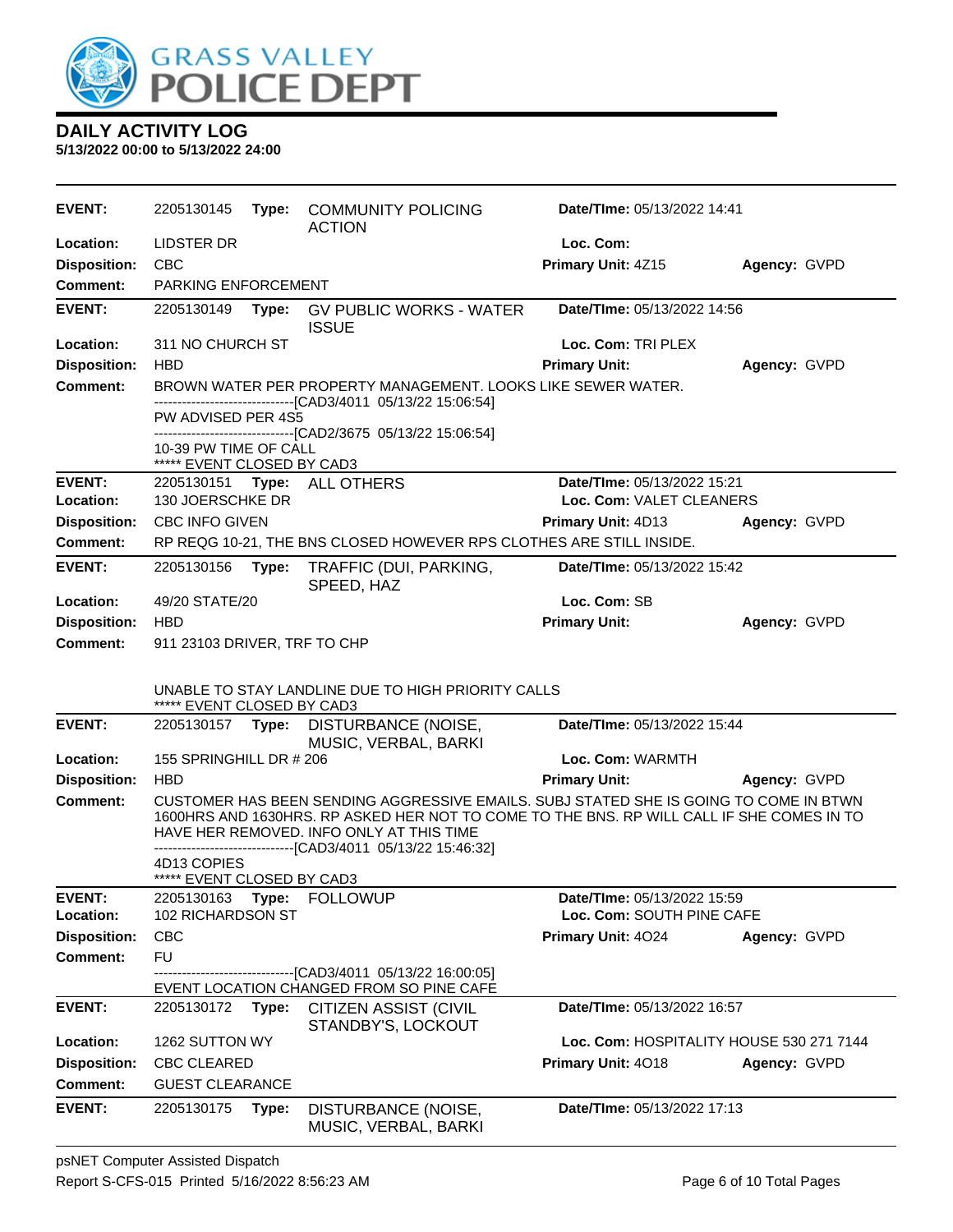

| Location:           | 660 MINNIE ST                                                                                                                                                                                                                                                                              |                                                                                                                                                                                                                                                                                                                                                                                                                                                                                                                                                                                                                                                                                          | Loc. Com: CONDON PARK                     |                                        |  |  |
|---------------------|--------------------------------------------------------------------------------------------------------------------------------------------------------------------------------------------------------------------------------------------------------------------------------------------|------------------------------------------------------------------------------------------------------------------------------------------------------------------------------------------------------------------------------------------------------------------------------------------------------------------------------------------------------------------------------------------------------------------------------------------------------------------------------------------------------------------------------------------------------------------------------------------------------------------------------------------------------------------------------------------|-------------------------------------------|----------------------------------------|--|--|
| <b>Disposition:</b> | <b>CBC</b>                                                                                                                                                                                                                                                                                 |                                                                                                                                                                                                                                                                                                                                                                                                                                                                                                                                                                                                                                                                                          | <b>Primary Unit: 4024</b>                 | Agency: GVPD                           |  |  |
| <b>Comment:</b>     | 911 CALLER RPTING MALE SUBJ JUST KICKED THE RP'S DOG. SU WMA 50S, STILL ON SITE, LSW DK GRY T<br>SHIRT AND KHAKIS. DOG NOT INJURED. RP DOES NOT HAVE A PHONE AND IS REQ PERSONAL CTC<br>--------------------------------[4O24/MDT 05/13/22 17:37]<br>SITUATION MEDIATED BETWEEN DOG OWNES. |                                                                                                                                                                                                                                                                                                                                                                                                                                                                                                                                                                                                                                                                                          |                                           |                                        |  |  |
| <b>EVENT:</b>       |                                                                                                                                                                                                                                                                                            | 2205130176 Type: VEH CITES, VIN, TOWS, DUI                                                                                                                                                                                                                                                                                                                                                                                                                                                                                                                                                                                                                                               | Date/TIme: 05/13/2022 17:15               |                                        |  |  |
| Location:           | <b>SUTTON WY/BRUNSWICK RD</b>                                                                                                                                                                                                                                                              |                                                                                                                                                                                                                                                                                                                                                                                                                                                                                                                                                                                                                                                                                          | Loc. Com:                                 |                                        |  |  |
| <b>Disposition:</b> | CBC MOVED OUT OF ROADWAY                                                                                                                                                                                                                                                                   |                                                                                                                                                                                                                                                                                                                                                                                                                                                                                                                                                                                                                                                                                          | Primary Unit: 4D13                        | Agency: GVPD                           |  |  |
| Comment:            |                                                                                                                                                                                                                                                                                            | OW DISABLED VEH, ATTEMPTING TO PUSH OUT OF THE WAY                                                                                                                                                                                                                                                                                                                                                                                                                                                                                                                                                                                                                                       |                                           |                                        |  |  |
|                     |                                                                                                                                                                                                                                                                                            | -------------------------------[CAD3/4011 05/13/22 17:17:25]<br>EVENT LOCATION CHANGED FROM SUTTON/ BRUNSWICK                                                                                                                                                                                                                                                                                                                                                                                                                                                                                                                                                                            |                                           |                                        |  |  |
| <b>EVENT:</b>       |                                                                                                                                                                                                                                                                                            | 2205130181 Type: 911 UNKNOWN<br>(HANGUPS, ABAN'S)                                                                                                                                                                                                                                                                                                                                                                                                                                                                                                                                                                                                                                        | Date/TIme: 05/13/2022 17:36               |                                        |  |  |
| Location:           |                                                                                                                                                                                                                                                                                            | LAT: 39.23484300 LONG: -121.060484                                                                                                                                                                                                                                                                                                                                                                                                                                                                                                                                                                                                                                                       | Loc. Com:                                 |                                        |  |  |
| <b>Disposition:</b> | <b>HBD</b>                                                                                                                                                                                                                                                                                 |                                                                                                                                                                                                                                                                                                                                                                                                                                                                                                                                                                                                                                                                                          | <b>Primary Unit:</b>                      | Agency: GVPD                           |  |  |
| <b>Comment:</b>     | ***** EVENT CLOSED BY CAD3                                                                                                                                                                                                                                                                 | 911 REQG RESTRAINING ORDER INFO, PROVIDED. C4                                                                                                                                                                                                                                                                                                                                                                                                                                                                                                                                                                                                                                            |                                           |                                        |  |  |
| <b>EVENT:</b>       | 2205130184    Type: TRESPASS                                                                                                                                                                                                                                                               |                                                                                                                                                                                                                                                                                                                                                                                                                                                                                                                                                                                                                                                                                          | Date/TIme: 05/13/2022 17:51               |                                        |  |  |
| Location:           | 1801 EA MAIN ST                                                                                                                                                                                                                                                                            |                                                                                                                                                                                                                                                                                                                                                                                                                                                                                                                                                                                                                                                                                          |                                           | Loc. Com: JACK IN THE BOX 530 272 3041 |  |  |
| <b>Disposition:</b> |                                                                                                                                                                                                                                                                                            | UTL CONTACTED RP REGARDING SU                                                                                                                                                                                                                                                                                                                                                                                                                                                                                                                                                                                                                                                            | <b>Primary Unit: 4D13</b>                 | Agency: GVPD                           |  |  |
| <b>Comment:</b>     | REFUSING TO LEAVE.                                                                                                                                                                                                                                                                         | RP RPTG TRANSIENT MALE SUBJ LIVING AT THE SIDE OF THE DUMPSTER. HAS A "WHOLE HOUSE" THERE,                                                                                                                                                                                                                                                                                                                                                                                                                                                                                                                                                                                               |                                           |                                        |  |  |
| <b>EVENT:</b>       | 2205130190 Type:                                                                                                                                                                                                                                                                           | DRUGS (ANY NARCOTIC<br><b>RELATED OFFENSE)</b>                                                                                                                                                                                                                                                                                                                                                                                                                                                                                                                                                                                                                                           | Date/TIme: 05/13/2022 18:40               |                                        |  |  |
| Location:           | 2033 NEVADA CITY HY                                                                                                                                                                                                                                                                        |                                                                                                                                                                                                                                                                                                                                                                                                                                                                                                                                                                                                                                                                                          | Loc. Com: DOLLAR GENERAL                  |                                        |  |  |
| <b>Disposition:</b> | ARA                                                                                                                                                                                                                                                                                        |                                                                                                                                                                                                                                                                                                                                                                                                                                                                                                                                                                                                                                                                                          | Primary Unit: 4011                        | Agency: GVPD                           |  |  |
| Case No:            | G2201179                                                                                                                                                                                                                                                                                   |                                                                                                                                                                                                                                                                                                                                                                                                                                                                                                                                                                                                                                                                                          |                                           |                                        |  |  |
| <b>Comment:</b>     |                                                                                                                                                                                                                                                                                            | MALE SUBJ CURR IN THE PARKING LOT AND ACTING LIKE HES ON H&S SUBJ FLIPPING HIS HEAD UP AND<br>DOWN, CRAWLING ON THE BENCH THEN SITS ON THE BENCH AND GETS UP QUICKLY WMA// DARK HAIR //<br>NO SHIRT//MAROON COLOR SHORTS//NEG WEAPONS SEEN<br>-------------------------------[CAD1/4106 05/13/22 19:18:02]                                                                                                                                                                                                                                                                                                                                                                               |                                           |                                        |  |  |
|                     | <b>GRASS VALLEY UNITS COPY</b>                                                                                                                                                                                                                                                             | -------------------------------[CAD2/3973 05/13/22 19:50:02]                                                                                                                                                                                                                                                                                                                                                                                                                                                                                                                                                                                                                             |                                           |                                        |  |  |
|                     |                                                                                                                                                                                                                                                                                            | ISSUED CASE# G2201179 FOR AGENCY GVPD by UNIT 4O11                                                                                                                                                                                                                                                                                                                                                                                                                                                                                                                                                                                                                                       |                                           |                                        |  |  |
| <b>EVENT:</b>       |                                                                                                                                                                                                                                                                                            | 2205130198    Type: ASSAULTS, BATTERY (415<br>PHYSICAL)                                                                                                                                                                                                                                                                                                                                                                                                                                                                                                                                                                                                                                  | Date/TIme: 05/13/2022 19:43               |                                        |  |  |
| Location:           | 1857 EA MAIN ST                                                                                                                                                                                                                                                                            |                                                                                                                                                                                                                                                                                                                                                                                                                                                                                                                                                                                                                                                                                          | <b>Loc. Com: BURGER KING 530 272 6226</b> |                                        |  |  |
| <b>Disposition:</b> | <b>RPT</b>                                                                                                                                                                                                                                                                                 |                                                                                                                                                                                                                                                                                                                                                                                                                                                                                                                                                                                                                                                                                          | Primary Unit: 4020                        | Agency: GVPD                           |  |  |
| Case No:            | G2201180                                                                                                                                                                                                                                                                                   |                                                                                                                                                                                                                                                                                                                                                                                                                                                                                                                                                                                                                                                                                          |                                           |                                        |  |  |
| Comment:            |                                                                                                                                                                                                                                                                                            | RP REPORTING HE WAS ASSAULTED WHILE HE WAS ASLEEP, STATES IT OCCURED 30 MINS AGORP<br>STATES THE SUBJ THREW HAMBURGER ON THE RP AND RP STATES THERE IS JALAPENO JUICE IN HIS EYE<br>AND HIS EYES ARE BURNING, DECLINING MEDICAL. RP IS WALKING IN THE AREA NEARBY AND AVAILABLE<br>BY 10-21, RP STATES HE IS LOOKING FOR SUSPECT, RP WAS ADVISED NOT TO ENGAGE WITH SUSP RP<br>STATES SUSP IS FIRST OF "MARK"// MIDDLE EASTERN// LATE 20'S// WHI T SHIRT//BLK HAT // UNK WEAPONS//<br>DRIVES A GRN ECLIPSE CONVERTABLE<br>-------------------------------[CAD1/4106 05/13/22 19:44:48]<br>PER 4011 FLAGGED DOWN BY SUBJ<br>--------------------------------[CAD2/3973 05/13/22 20:02:54] |                                           |                                        |  |  |
| <b>EVENT:</b>       | 2205130199<br>Type:                                                                                                                                                                                                                                                                        | ISSUED CASE# G2201180 FOR AGENCY GVPD by UNIT 4O20<br><b>TRAFFIC ACCIDENT</b>                                                                                                                                                                                                                                                                                                                                                                                                                                                                                                                                                                                                            | Date/TIme: 05/13/2022 19:47               |                                        |  |  |
|                     |                                                                                                                                                                                                                                                                                            |                                                                                                                                                                                                                                                                                                                                                                                                                                                                                                                                                                                                                                                                                          |                                           |                                        |  |  |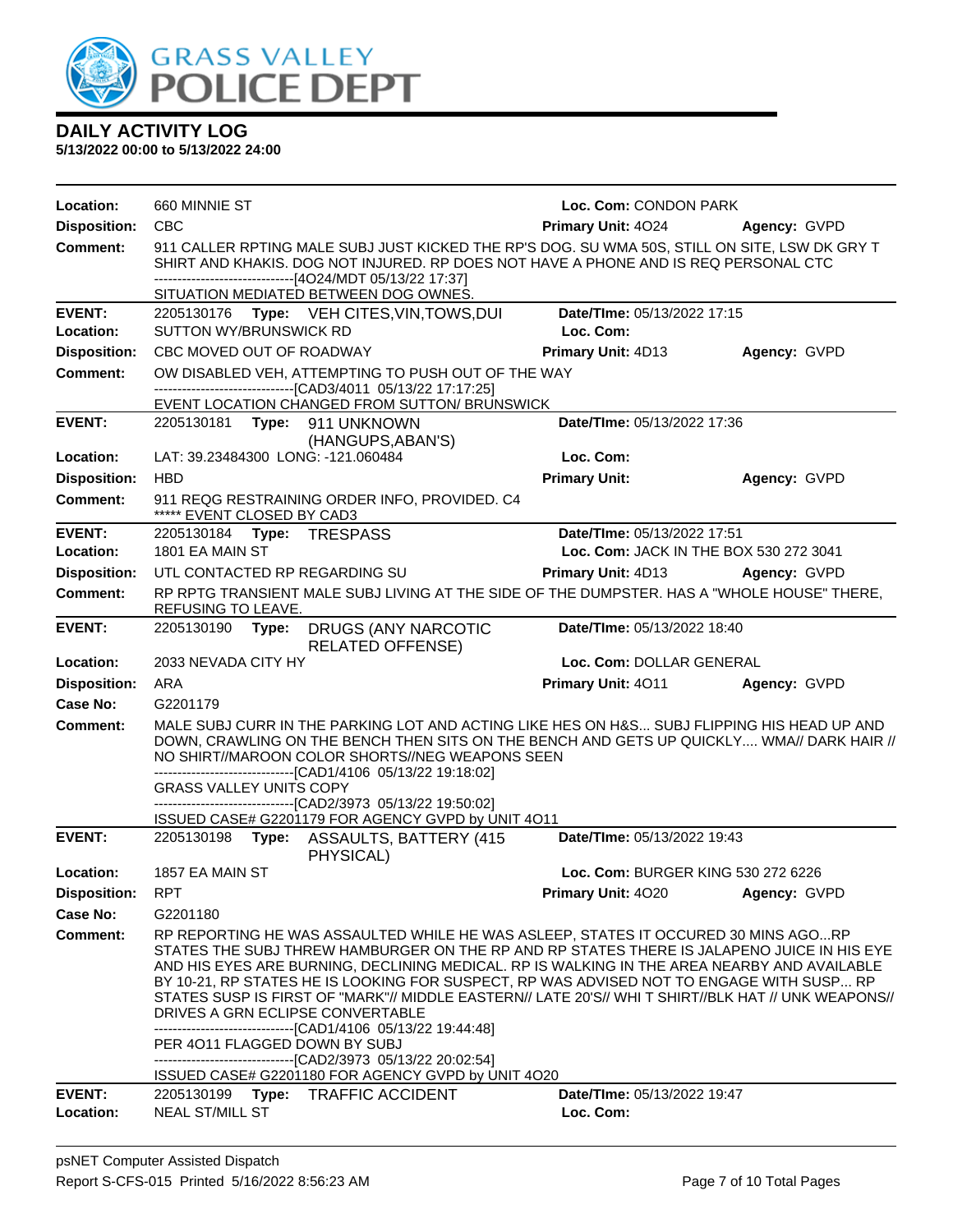

**5/13/2022 00:00 to 5/13/2022 24:00**

| <b>Disposition:</b> | <b>RPT</b>                                                                                                                                               |                                                                                                                                                                                 | Primary Unit: 4D13           | Agency: GVPD |  |
|---------------------|----------------------------------------------------------------------------------------------------------------------------------------------------------|---------------------------------------------------------------------------------------------------------------------------------------------------------------------------------|------------------------------|--------------|--|
| Case No:            | G2201181                                                                                                                                                 |                                                                                                                                                                                 |                              |              |  |
| <b>Comment:</b>     | 911 REPORTING A 20002 JUST OCCURED. SUS VEH IS SILVER INFINITY SUV LIC: CC52J15. UNK DOT<br>-------------------------------[CAD1/4106 05/13/22 19:47:41] |                                                                                                                                                                                 |                              |              |  |
|                     | PER RP NEG INJURIES                                                                                                                                      |                                                                                                                                                                                 |                              |              |  |
|                     |                                                                                                                                                          | ------------------------------[CAD1/4106 05/13/22 19:48:20]<br>RP STANDING BY IN A BLK HONDA CIVIC LIC: 7UPK190<br>-------------------------------[CAD3/3973 05/13/22 20:21:05] |                              |              |  |
|                     |                                                                                                                                                          | ISSUED CASE# G2201181 FOR AGENCY GVPD by UNIT 4D13                                                                                                                              |                              |              |  |
| <b>EVENT:</b>       | 2205130200 Type: 911 UNKNOWN<br><b>Date/Time: 05/13/2022 19:48</b><br>(HANGUPS, ABAN'S)                                                                  |                                                                                                                                                                                 |                              |              |  |
| Location:           | LAT: 39.20058600 LONG: -121.056772                                                                                                                       |                                                                                                                                                                                 | Loc. Com:                    |              |  |
| <b>Disposition:</b> | <b>HBD</b>                                                                                                                                               |                                                                                                                                                                                 | <b>Primary Unit:</b>         | Agency: GVPD |  |
| <b>Comment:</b>     | <b>HANG UP</b>                                                                                                                                           |                                                                                                                                                                                 |                              |              |  |
|                     | <b>BUSY ON CALL BACK</b>                                                                                                                                 | -------------------------------[CAD2/3973_05/13/22_19:51:14]                                                                                                                    |                              |              |  |
|                     |                                                                                                                                                          | -------------------------------[CAD2/3973 05/13/22 19:51:25]                                                                                                                    |                              |              |  |
|                     | <b>NEG HISTORY WITH NUMBER</b><br>***** EVENT CLOSED BY CAD1                                                                                             |                                                                                                                                                                                 |                              |              |  |
| <b>EVENT:</b>       | 2205130201                                                                                                                                               | Type: ANIMALS (ABUSE, LOOSE,<br>FOUND, INJURED)                                                                                                                                 | Date/TIme: 05/13/2022 19:57  |              |  |
| Location:           | 14 ROCKWOOD DR                                                                                                                                           |                                                                                                                                                                                 | Loc. Com:                    |              |  |
| <b>Disposition:</b> | <b>CBC</b>                                                                                                                                               |                                                                                                                                                                                 | Primary Unit: 4020           | Agency: GVPD |  |
| <b>Comment:</b>     |                                                                                                                                                          | RP REQ PICKUP OF BROWN CHIHUAHA WITH NO COLLAR. OK TO RELEASE RPS INFO<br>------------------------------[4O20/MDT 05/13/22 20:49]                                               |                              |              |  |
|                     |                                                                                                                                                          | BRO MALE CHIHUAHUA PLACED INTO KENNEL #1                                                                                                                                        |                              |              |  |
| <b>EVENT:</b>       | Date/TIme: 05/13/2022 19:58<br>2205130202 Type: 911 UNKNOWN<br>(HANGUPS, ABAN'S)                                                                         |                                                                                                                                                                                 |                              |              |  |
| Location:           | LAT: 39.20058600 LONG: -121.056772                                                                                                                       |                                                                                                                                                                                 | Loc. Com:                    |              |  |
| <b>Disposition:</b> | <b>HBD</b>                                                                                                                                               |                                                                                                                                                                                 | <b>Primary Unit:</b>         | Agency: GVPD |  |
| <b>Comment:</b>     | 911 ABAN                                                                                                                                                 | -------------------------------[CAD1/4106 05/13/22 20:06:39]                                                                                                                    |                              |              |  |
|                     | EXT HIST OF 911 ABAN                                                                                                                                     |                                                                                                                                                                                 |                              |              |  |
|                     | ON CB BUST                                                                                                                                               | ------------------------------[CAD1/4106 05/13/22 20:10:43]                                                                                                                     |                              |              |  |
|                     |                                                                                                                                                          | -------------------------------[CAD1/4106 05/13/22 20:10:45]                                                                                                                    |                              |              |  |
|                     | <b>BUSY</b><br>***** EVENT CLOSED BY CAD1                                                                                                                |                                                                                                                                                                                 |                              |              |  |
| <b>EVENT:</b>       | 2205130206<br>Type:                                                                                                                                      | <b>SUSPICIOUS CIRCUMSTANCE</b><br>(VEHICLE, PERSON                                                                                                                              | Date/TIme: 05/13/2022 20:02  |              |  |
| Location:           | 405 EA MAIN ST                                                                                                                                           |                                                                                                                                                                                 | Loc. Com:                    |              |  |
| <b>Disposition:</b> | <b>CBC</b>                                                                                                                                               |                                                                                                                                                                                 | Primary Unit: 4011           | Agency: GVPD |  |
| <b>Comment:</b>     |                                                                                                                                                          | RP REPORTING HER TENANT POSS HAS STOLEN PROPERTY REQ 1021                                                                                                                       |                              |              |  |
| <b>EVENT:</b>       | Date/TIme: 05/13/2022 21:13<br>2205130216<br>Type:<br>DISTURBANCE (NOISE,<br>MUSIC, VERBAL, BARKI                                                        |                                                                                                                                                                                 |                              |              |  |
| Location:           | 275 DORSEY DR #43                                                                                                                                        |                                                                                                                                                                                 | Loc. Com: APARTMENT ABOVE 43 |              |  |
| <b>Disposition:</b> | CBC SUBJS C4                                                                                                                                             |                                                                                                                                                                                 | Primary Unit: 4020           | Agency: GVPD |  |
| Comment:            |                                                                                                                                                          | 911 ADVISING HEARD ONLY 415 PHYSICAL<br>-----------------------[CAD1/4106_05/13/22 21:14:02]                                                                                    |                              |              |  |
|                     |                                                                                                                                                          | PER RP UNK FURTHER STATES ONGOING ISSUES. HEARD ONLY. PER RP SUBJS ARE MOST LIKELY HBD                                                                                          |                              |              |  |
| <b>EVENT:</b>       | 2205130217<br>Type:                                                                                                                                      | ALARMS (SILENT, AUDIBLE,<br><b>COMMERCIAL, RES</b>                                                                                                                              | Date/TIme: 05/13/2022 21:15  |              |  |
| Location:           | 2074 NEVADA CITY HY                                                                                                                                      |                                                                                                                                                                                 | Loc. Com: ASIAN GARDEN       |              |  |

psNET Computer Assisted Dispatch Report S-CFS-015 Printed 5/16/2022 8:56:23 AM Page 8 of 10 Total Pages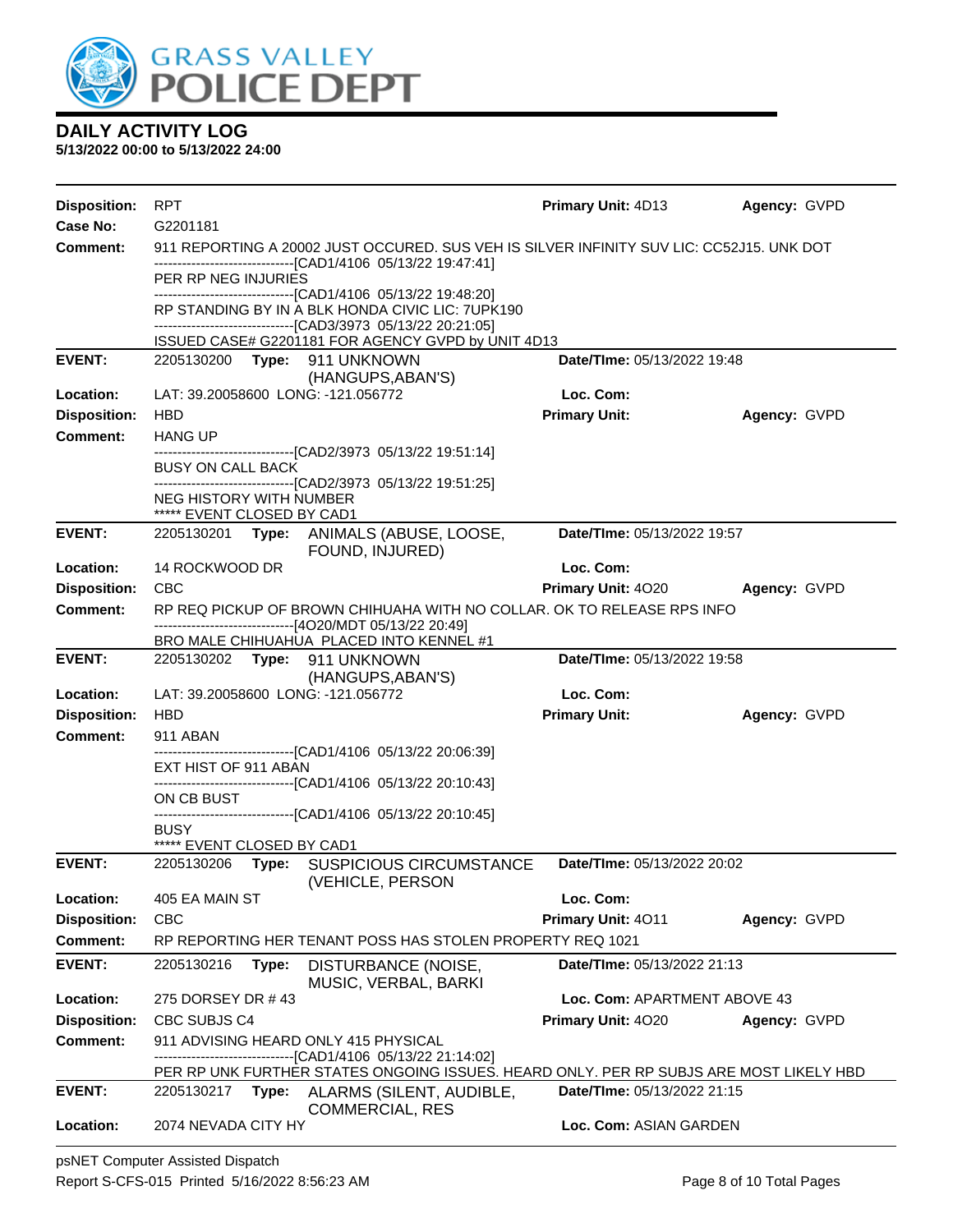

| <b>Disposition:</b> | FA                                                             |                                                                                                                                                                                                                                                                                                                                        | Primary Unit: 4020          | Agency: GVPD |
|---------------------|----------------------------------------------------------------|----------------------------------------------------------------------------------------------------------------------------------------------------------------------------------------------------------------------------------------------------------------------------------------------------------------------------------------|-----------------------------|--------------|
| Comment:            |                                                                | AUD, ENTRY KITCHEN DOOR, RESP PENDING                                                                                                                                                                                                                                                                                                  |                             |              |
| <b>EVENT:</b>       | 2205130221<br>Type:                                            | DISTURBANCE (NOISE,<br>MUSIC, VERBAL, BARKI                                                                                                                                                                                                                                                                                            | Date/TIme: 05/13/2022 21:30 |              |
| Location:           | 114 W MAIN ST                                                  |                                                                                                                                                                                                                                                                                                                                        | Loc. Com: PETES PIZZA       |              |
| <b>Disposition:</b> | <b>CBC</b>                                                     |                                                                                                                                                                                                                                                                                                                                        | Primary Unit: 4D13          | Agency: GVPD |
| <b>Comment:</b>     |                                                                | 911 REPORTING THERE IS MALE SUBJ THAT KEEPS COMING IN AND OUT OF BUSINESS AND CAME INSIDE<br>AND CHASED AN EMPLOYEE TO THE BACK OF BUSINESS AND THEN SUBJ LEFT, CURRENTLY OUT FRONT<br>WALKING UP W MAIN SUSP IS WMA// 30'S//TATTOOS//LOW HANGING PANTS // NEG WEAPONS SEEN<br>------------------------------[4D13/MDT 05/13/22 22:08] |                             |              |
|                     |                                                                | CONTACT MADE WITH THE EMPLOYEE. EMPLOYEE DID NOT WANT A REPORT OR CHARGES. EMPLOYEE<br>WANTED SU ADVISED OF 602 IF CONTACTED.                                                                                                                                                                                                          |                             |              |
| <b>EVENT:</b>       | 2205130229                                                     | Type: PROPERTY LOST OR FOUND                                                                                                                                                                                                                                                                                                           | Date/TIme: 05/13/2022 22:02 |              |
| Location:           | 109 MILL ST                                                    |                                                                                                                                                                                                                                                                                                                                        | Loc. Com: SERGIOS CAFE      |              |
| <b>Disposition:</b> | <b>CBC</b>                                                     |                                                                                                                                                                                                                                                                                                                                        | Primary Unit: 4D13          | Agency: GVPD |
| Comment:            |                                                                | RP REPORTING LOST BEIGE BAGGALLINI PURSE. PER RP WAS LEFT ON A CHAIR AT APPROX 1300 TODAY<br>BUT THE RESTURANT DOESNT HAVE IT. RP REQ 1021<br>------------------------------[4D13/MDT 05/13/22 22:50]                                                                                                                                  |                             |              |
|                     |                                                                | CONTACT MADE WITH THE RP. RP STATED THEY HAD FOUND THE PURSE.                                                                                                                                                                                                                                                                          |                             |              |
| <b>EVENT:</b>       | 2205130230                                                     | Type: VEH CITES, VIN, TOWS, DUI                                                                                                                                                                                                                                                                                                        | Date/TIme: 05/13/2022 22:12 |              |
| Location:           | 201 EA MAIN ST                                                 |                                                                                                                                                                                                                                                                                                                                        | Loc. Com:                   |              |
| <b>Disposition:</b> | ARA                                                            |                                                                                                                                                                                                                                                                                                                                        | Primary Unit: 4011          | Agency: GVPD |
| Case No:            | G2201182                                                       |                                                                                                                                                                                                                                                                                                                                        |                             |              |
| Comment:            | OW VEH                                                         |                                                                                                                                                                                                                                                                                                                                        |                             |              |
|                     |                                                                | --------------------------------[CAD3/3973 05/13/22 22:12:44]<br>EVENT LOCATION CHANGED FROM ROBINSONS<br>-------------------------------[CAD3/3973 05/13/22 23:03:57]                                                                                                                                                                 |                             |              |
|                     |                                                                | ISSUED CASE# G2201182 FOR AGENCY GVPD by UNIT 4O11<br>------------------------------[4O11/MDT 05/13/22 23:27]                                                                                                                                                                                                                          |                             |              |
|                     | BOOKED FOR 647(F)PC                                            |                                                                                                                                                                                                                                                                                                                                        |                             |              |
| <b>EVENT:</b>       | 2205130231<br>Type:                                            | TRAFFIC (DUI, PARKING,<br>SPEED, HAZ                                                                                                                                                                                                                                                                                                   | Date/TIme: 05/13/2022 22:25 |              |
| Location:           | 49 STATE/WE MCKNIGHT WY                                        |                                                                                                                                                                                                                                                                                                                                        | Loc. Com: NB                |              |
| <b>Disposition:</b> | <b>HBD</b>                                                     |                                                                                                                                                                                                                                                                                                                                        | <b>Primary Unit:</b>        | Agency: GVPD |
| Comment:            | ***** EVENT CLOSED BY CAD3                                     | 911 REPORTING 23152 -- TRUCK, POSS HONDA, GRY IN COLOR// PLATE SIMILAR TO 8WG672VEH DRIVING<br>AT VARYING SPEEDS AND UNABLE TO MAINTAIN                                                                                                                                                                                                |                             |              |
| <b>EVENT:</b>       | Date/TIme: 05/13/2022 23:22<br><b>FIRE</b><br>2205130237 Type: |                                                                                                                                                                                                                                                                                                                                        |                             |              |
| Location:           | 399 SUTTON WY                                                  |                                                                                                                                                                                                                                                                                                                                        | Loc. Com: SUTTON CINEMAS    |              |
| <b>Disposition:</b> | <b>RPT</b>                                                     |                                                                                                                                                                                                                                                                                                                                        | Primary Unit: 4020          | Agency: GVPD |
| Case No:            | G2201183                                                       |                                                                                                                                                                                                                                                                                                                                        |                             |              |